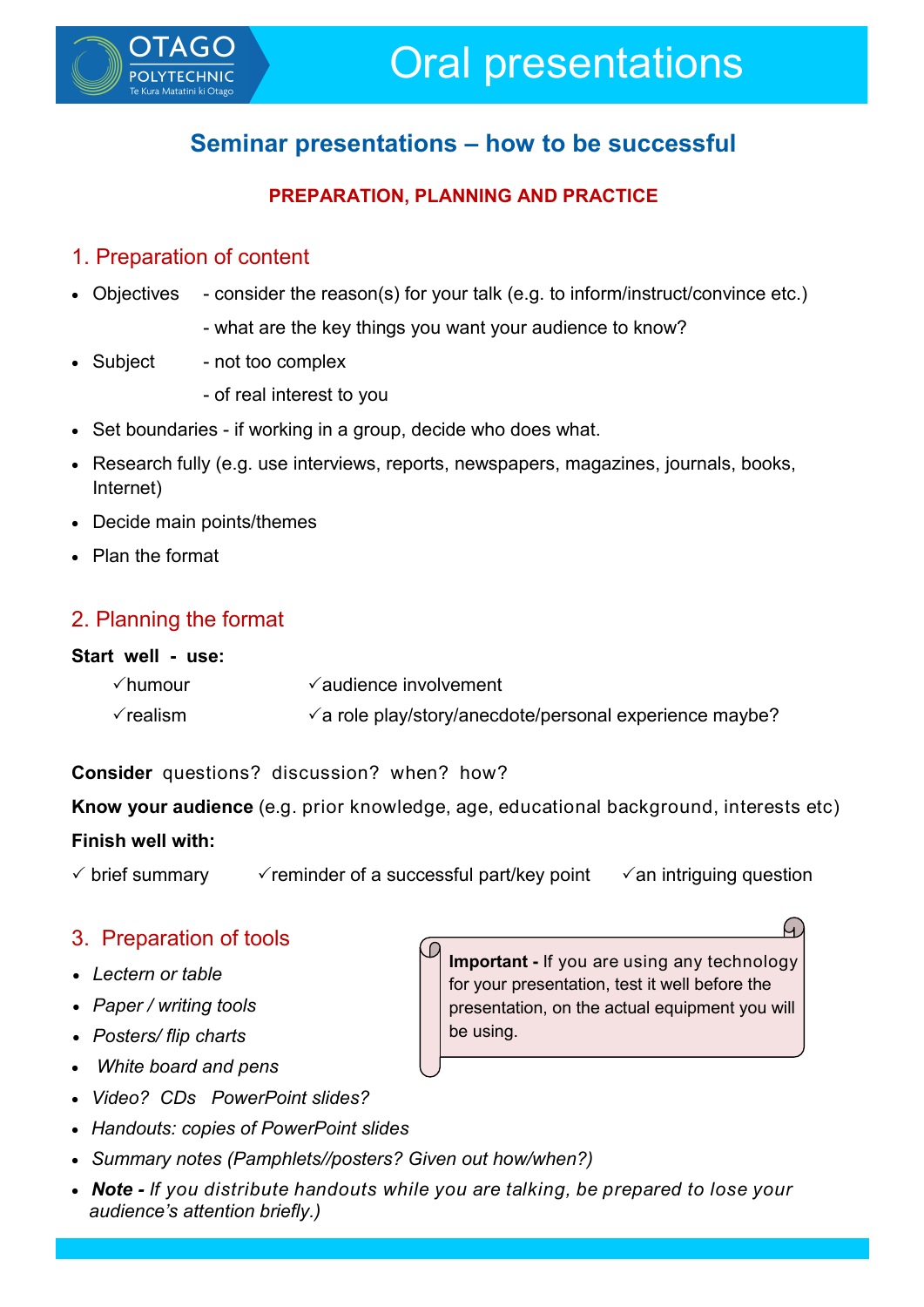

### 4. Practise and rehearse your presentation

- $\checkmark$  Rehearse two or three times at least once with full equipment. Become so familiar with the material that key words on a page or cue cards will trigger a key point for you, and you can talk while maintaining eye contact.
- Rehearse in front of a practice audience and get them to critique it for you.

#### **Check:**

- Content.
- Timing.
- Whether you can be heard and understood.
- Non-verbal communication.
- How well you use the tools.

## 5. The presentation - on the day

- Dress appropriately and comfortably for the temperature in the room.
- Be early check everything is ready.
- If nervous, try to relax use deep breathing.
- Adopt a comfortable stance.
- Remember to move a little hand gestures, facial expressions.
- Don't block audience's view of whiteboard or screen.
- Don't turn away from audience when speaking.
- Maintain eye contact move your gaze around the audience, a section at a time.
- Project your voice speak clearly and not too fast. Vary your tone.
- Try to relax, smile, and respond to any humour from audience.
- Repeat important points for reinforcement.
- Use humour and stories to make your presentation "real".
- Don't over-run your allocated time.
- Don't let interruptions distract you listen politely (briefly) and then take control again.
- If you don't know the answer to a question, say "I'm not sure about that but I could find out for you."
- Finish well with a strong statement, a joke or an interesting question.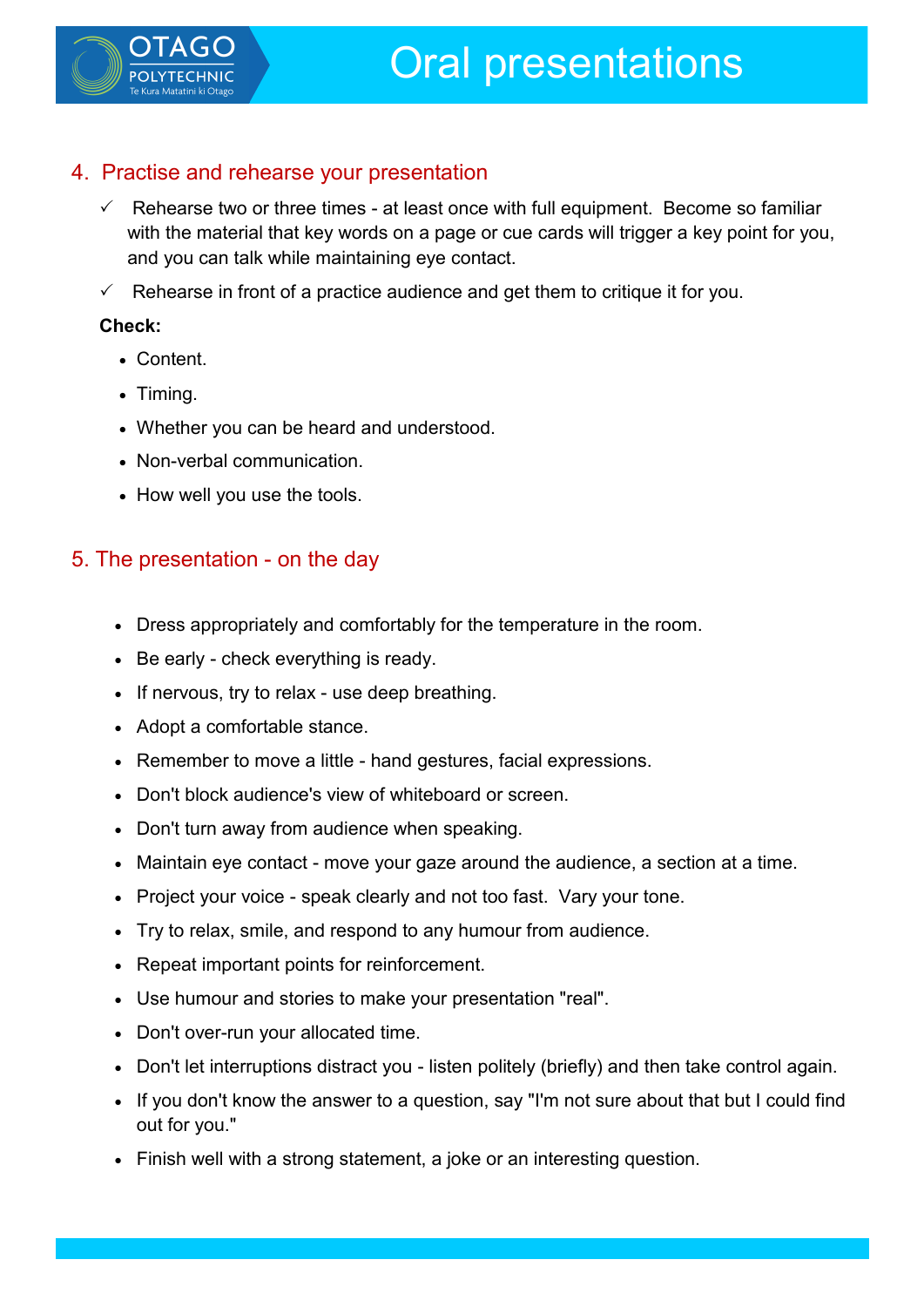

## **Presentation checklist**

| Topic:<br><b>Objectives:</b>        |                                       |
|-------------------------------------|---------------------------------------|
| <b>Research Checklist</b>           | <b>Audio-visual aids</b>              |
| <b>Textbooks</b>                    | <b>PowerPoint</b>                     |
| Library                             | <b>Handouts</b>                       |
| <b>Newspapers</b>                   | Whiteboard and markers                |
| Internet                            | Posters / Flipboard<br>$\mathbb{R}^n$ |
| <b>Friends and Family</b><br>$\cup$ | Video / DVD / CD                      |
| <b>Professional Bodies</b>          | Realia (real life objects)            |

## **Planning checklist**

- Introduction
- Middle (Key) Points

 $\bullet$  End – summary of key points

• Anticipated Questions